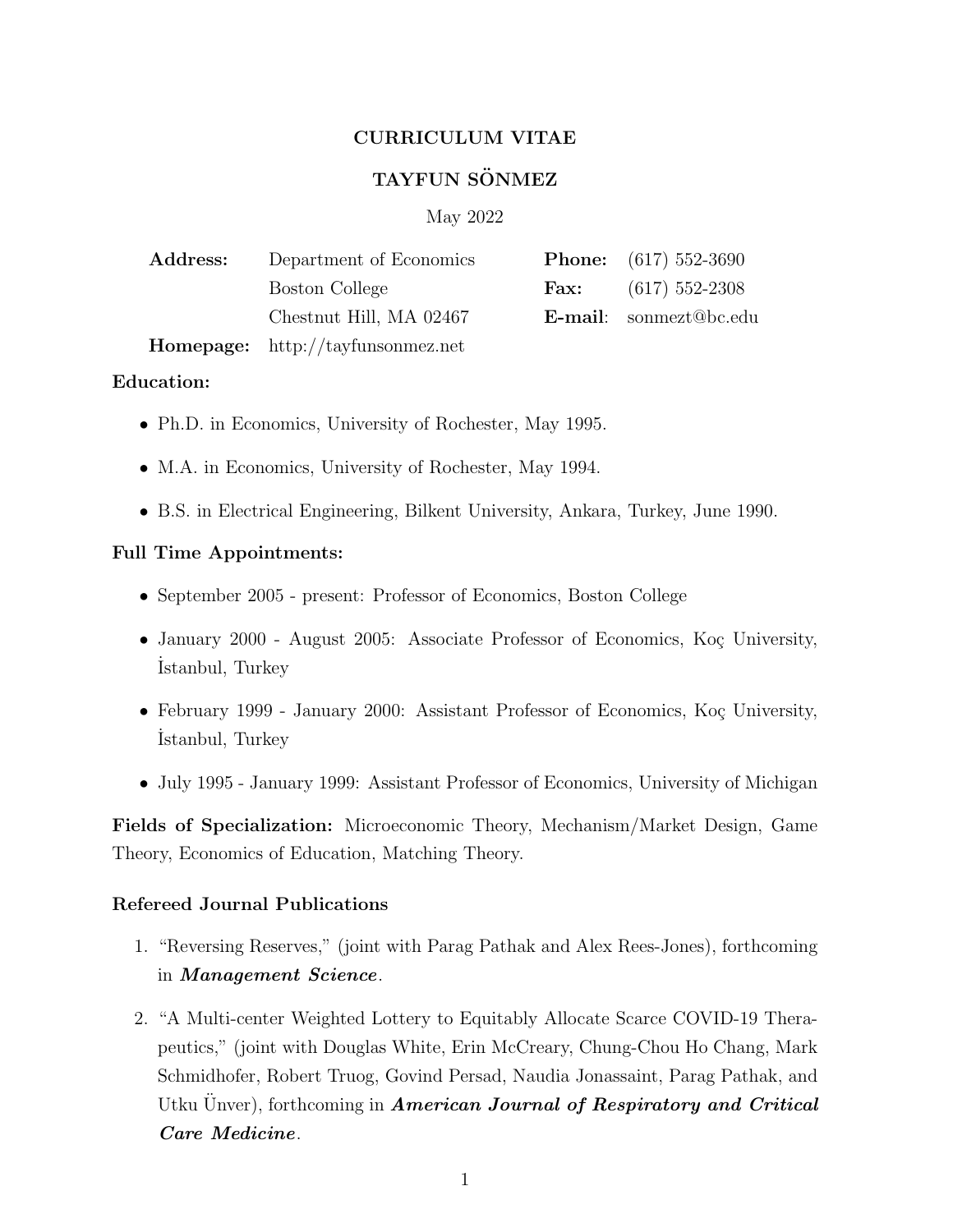- 3. "Affirmative Action in India via Vertical, Horizontal, and Overlapping Reservations," (joint with M. Bumin Yenmez), **Econometrica**,  $90(3)$ , 1143-1176, May 2022.
- 4. "Deduction Dilemmas: The Taiwan Assignment Mechanism," (joint with Umut Dur, Parag Pathak, and Fei Song), **AEJ: Microeconomics**, 14(1), 164-85, February 2022.
- 5. "A Novel Approach to Equitable Distribution of Scarce Therapeutics: Institutional Experience Implementing a Reserve System for Allocation of COVID-19 Monoclonal Antibodies," (joint with Emily Rubin, Scott Dryden-Peterson, Sarah Hammond, Inga Lennes, Alyssa Letourneau, Parag Pathak, and Utku Unver), **CHEST Jour**nal, 160:6, 2323-31, December 2021.
- 6. "Reserve Systems for Allocation of Scarce Medical Resources During the COVID-19 Pandemic: The Path From April 2020 to April 2021," (joint with Parag Pathak and Utku Ünver), *CHEST Journal* 160:4, 1572-1575, October, 2021.
- 7. "Categorized Priority Systems: A New Tool for Fairly Allocating Scarce Medical Resources in the Face of Profound Social Inequities," (joint with Parag Pathak, Utku Unver, Govind Persad, Robert Truog, and Douglas White), **CHEST Journal** 159:3, 1294-1299, March 2021.
- 8. "Covid-19: How to Prioritize Worse-off Populations in Allocating Safe and Effective Vaccines," (joint with Harald Schmidt, Parag Pathak and Utku Unver), British Medical Journal, 371:m3795, October 2020.
- 9. "Incentivized Kidney Exchange," (joint with Utku Unver and M. Bumin Yenmez), **American Economic Review**, 110(7): 2198-2224, July 2020.
- 10. "Efficient and Incentive Compatible Liver Exchange," (joint with Haluk Ergin and Utku Ünver),  $Econometrica$ , 88(3): 965-1005, May 2020.
- 11. "Explicit vs. Statistical Targeting in Affirmative Action: Theory and Evidence from Chicago's Exam Schools," (joint with Umut Dur and Parag Pathak), **Journal of Economic Theory**, 187, 104996, May 2020.
- 12. "Reserve Design: Unintended Consequences and The Demise of Boston's Walk Zones," (joint with Umut Dur, Scott Duke Kominers, and Parag Pathak), **Journal** of Political Economy, 126(6): 2457-2479, December 2018.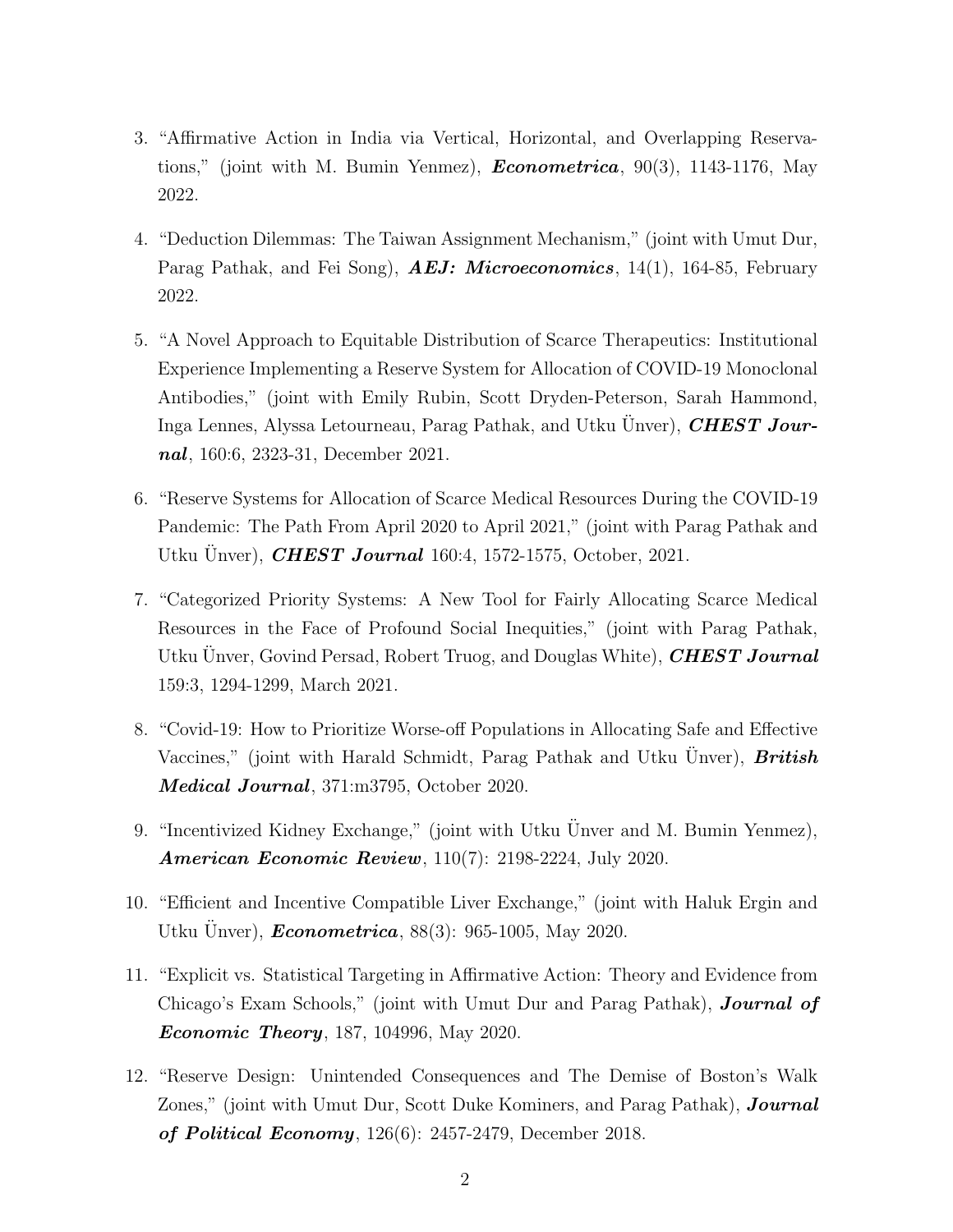- 13. "How (not to) Integrate Blood Subtyping Technology to Kidney Exchange," (joint with Utku Unver and Özgür Yılmaz), **Journal of Economic Theory**, 176: 193-231, July 2018.
- 14. "Dual-Donor Organ Exchange," (joint with Haluk Ergin and Utku Unver),  $Econo$ *metrica*, 85(5): 1645-1671, September 2017.
- 15. "Market Design for Living-Donor Organ Exchanges: An Economic Policy Perspective" (joint with Utku Unver), *Oxford Review of Economic Policy*,  $33(4)$ : 676-704, November, 2017.
- 16. "School Choice Under Complete Information: An Experimental Study," (joint with Yan Chen and Yingzhi Liang), **Journal of Mechanism and Institution De** $sign, 1(1): 45-82, December 2016.$
- 17. "Matching with Slot-Specific Priorities: Theory," (joint with Scott Duke Kominers), **Theoretical Economics**,  $11(2)$ , 683-710, May 2016.
- 18. "Kidney Exchange and the Alliance for Paired Donation: Operations Research Changes the Way Kidneys are Transplanted," (joint with Ross Anderson, Itai Ashlagi, David Gamarnik, Michael Rees, Alvin E. Roth, and Utku Unver) **INFORMS Journal on Applied Analytics**, 45-1: 26-42, January-February 2015.
- 19. "Altruistically Unbalanced Kidney Exchange" (joint with Utku Unver), **Journal** of Economic Theory, 152: 105-129, July 1014.
- 20. "Matching with Contracts: Comment" (joint with Orhan Aygün), **American Eco***nomic Review*,  $103(5)$ :  $2050-2051$ , August 2013.
- 21. "Bidding for Army Career Specialties: Improving the ROTC Branching Mechanism," **Journal of Political Economy**,  $121(1)$ : 186-219, February 2013.
- 22. "Matching with (Branch-of-Choice) Contracts at the United States Military Academy" (joint with Tobias Switzer), **Econometrica**,  $81(2)$ :  $451-488$ , March 2013.
- 23. "School Admissions Reform in Chicago and England: Comparing Mechanisms by Their Vulnerability to Manipulation" (joint with Parag Pathak), **American Eco***nomic Review*,  $103(1)$ : 80-106, February 2013.
- 24. "House Allocation with Existing Tenants: A Characterization" (joint with Utku Unver), *Games and Economic Behavior*,  $69(2)$ :  $425-445$ , July 2010.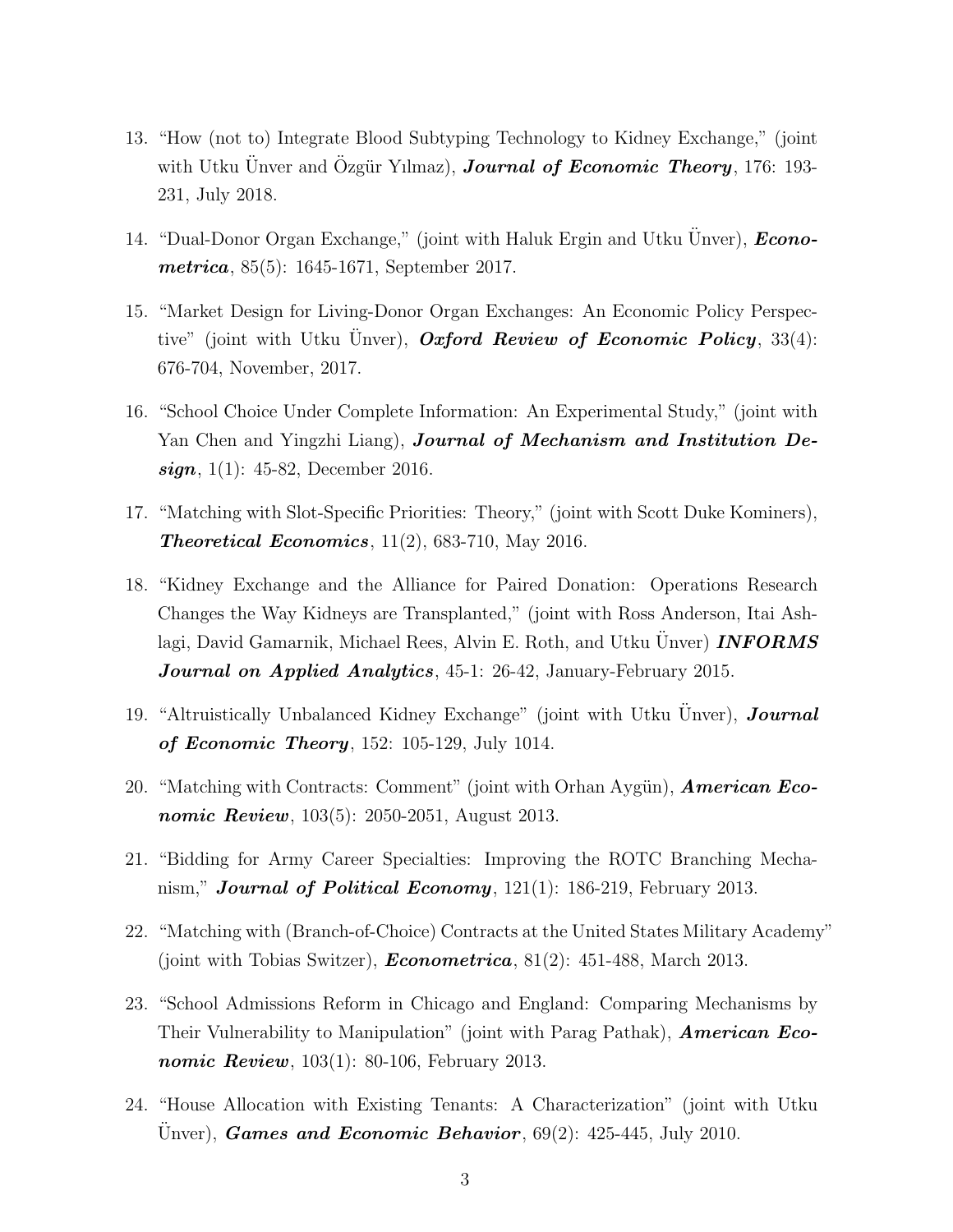- 25. "Course Bidding at Business Schools" (joint with Utku Unver), **International Economic Review**,  $51(1)$ : 99-123, Feb 2010.
- 26. "Leveling the Playing Field: Sincere and Strategic Players in the Boston Mechanism" (joint with Parag Pathak), **American Economic Review**,  $98(4)$ : 1636-1652, 2008.
- 27. "Efficient Kidney Exchange: Coincidence of Wants in Markets with Compatibility-Based Preferences" (joint with Alvin Roth and Utku Unver), **American Eco**nomic Review, 97-3: 828-851, June 2007.
- 28. "Increasing the Opportunity of Live Kidney Donation by Matching for Two and Three Way Exchanges" (joint with Susan Saidman, Alvin Roth, Utku Unver and ¨ Francis Delmonico), **Transplantation** 81(5): 773-782, 2006.
- 29. "Utilizing List Exchange and Non-directed Donation through 'Chain' Paired Kidney Donation" (joint with Alvin Roth, Utku Unver, Francis Delmonico and Susan Saidman), **American Journal of Transplantation**  $6(11)$ : 2694-2705, November 2006.
- 30. "School Choice: An Experimental Study" (joint with Yan Chen), **Journal of Eco***nomic Theory*,  $127: 202-231, 2006$ .
- 31. "Games of School Choice under the Boston Mechanism" (joint with Haluk Ergin), Journal of Public Economics, 90: 215-237, 2006.
- 32. "Pairwise Kidney Exchange" (joint with Alvin Roth and Utku Unver), **Journal of Economic Theory**, 125: 151-188, 2005.
- 33. "House Allocation with Existing Tenants: An Equivalence" (joint with Utku Unver), Games and Economic Behavior 52:153-185, 2005.
- 34. "Kidney Exchange" (joint with Alvin Roth and Utku Unver), **Quarterly Journal** of Economics 119: 457-488, 2004.
- 35. "Room Assignment-Rent Division: A Market Approach" (joint with Atila Abdulkadiroğlu and Utku Unver), **Social Choice and Welfare**  $22: 515-538, 2004$ .
- 36. "An Experimental Study of House Allocation Mechanisms" (joint with Yan Chen), Economics Letters 83: 137-140, 2004.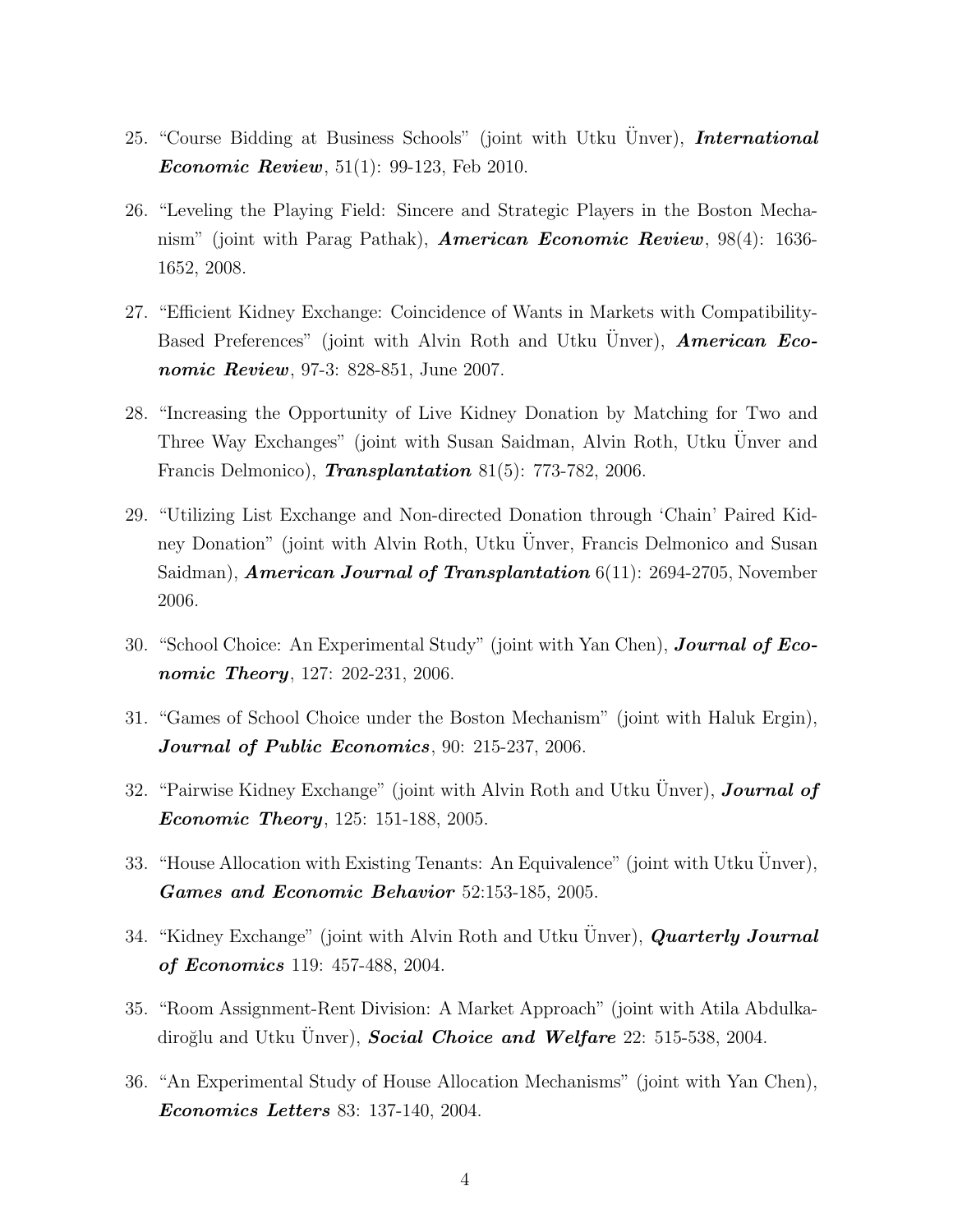- 37. "School Choice: A Mechanism Design Approach" (joint with Atila Abdulkadiroğlu), American Economic Review, 93: 729-747, 2003.
- 38. "Ordinal Efficiency and Dominated Sets of Assignments" (joint with Atila Abdulkadiroğlu), **Journal of Economic Theory**, 112: 157-172, 2003.
- 39. "Improving Efficiency of On-Campus Housing: An Experimental Study" (joint with Yan Chen), **American Economic Review**, 92: 1669-1686, 2002.
- 40. "Core in a Simple Coalition Formation Game" (joint with Suryapratim Banerjee and Hideo Konishi), **Social Choice and Welfare**, 18: 135-153, 2001.
- 41. "House Allocation with Existing Tenants" (joint with Atila Abdulkadiroğlu),  $Jour$ nal of Economic Theory,  $88: 233-260, 1999$ .
- 42. "Can Pre-Arranged Matches be Avoided in Two-Sided Matching Markets?" **Jour**nal of Economic Theory, 86: 148-156, 1999.
- 43. "Strategy-Proofness and Essentially Single-Valued Cores," Econometrica, 67: 677- 689, 1999.
- 44. "A Tale of Two Mechanisms: Student Placement" (joint with Michel Balinski), Journal of Economic Theory, 84: 73-94, 1999.
- 45. "Random Serial Dictatorship and the Core from Random Endowments in House Allocation Problems" (joint with Atila Abdulkadiroğlu), **Econometrica**, 66: 689-701, 1998.
- 46. "Manipulation via Capacities in Two-Sided Matching Markets," **Journal of Eco***nomic Theory*, 77: 197-204, 1997.
- 47. "Games of Manipulation in Marriage Problems," Games and Economic Be*havior*, 20, 169-176, 1997.
- 48. "Implementation of College Admission Rules" (joint with Tarik Kara), *Economic* **Theory**, 9: 197-218, 1997.
- 49. "Implementation in Generalized Matching Problems," **Journal of Mathematical** Economics, 26: 429-439, 1996.
- 50. "Strategy-Proofness in Many-to-One Matching Problems," **Economic Design** 1: 365-380, 1996.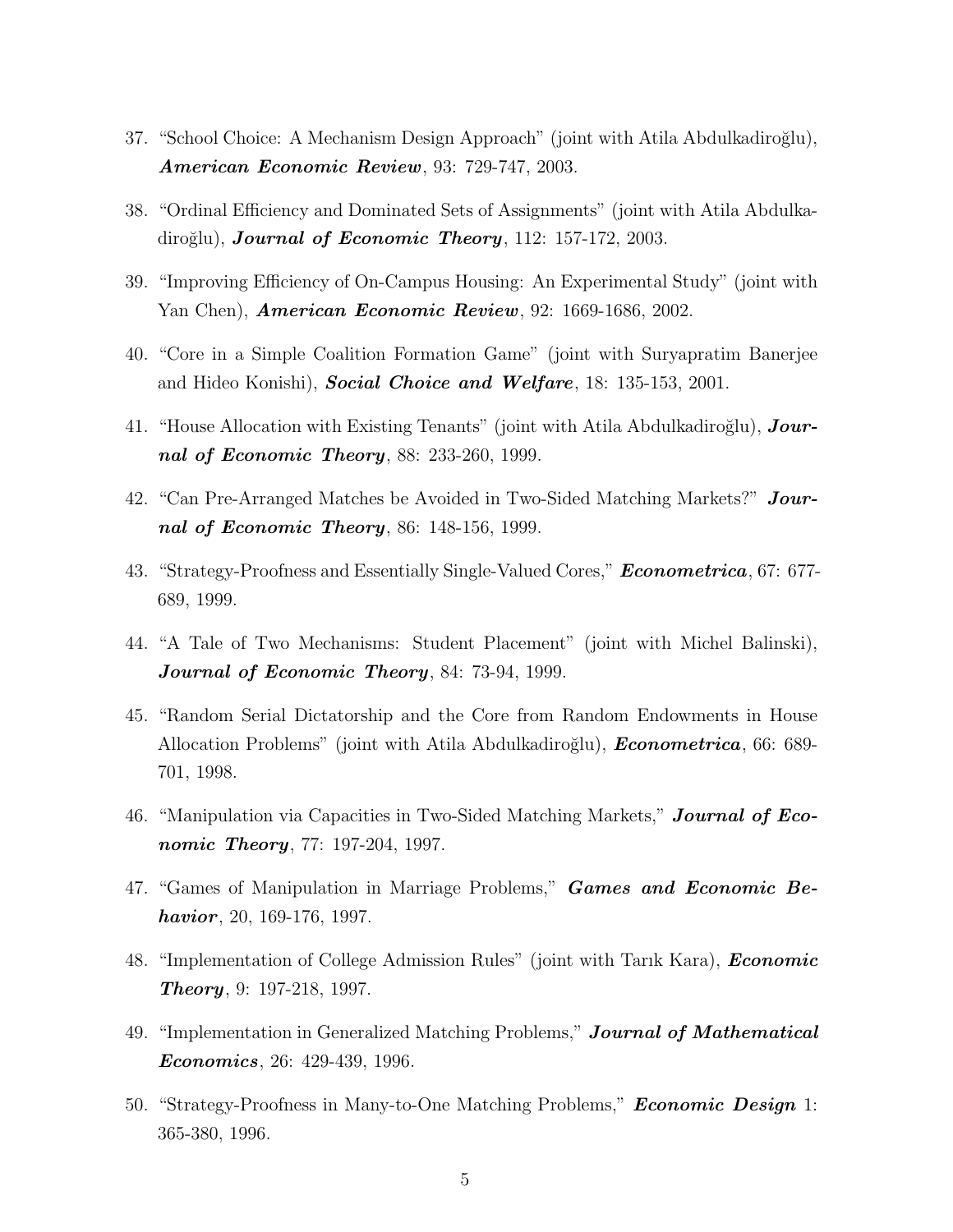- 51. "Nash Implementation of Matching Rules" (joint with Tarık Kara), Journal of **Economic Theory** 68: 425-439, 1996.
- 52. "Consistency, Monotonicity, and the Uniform Rule," **Economics Letters**, 46, 229-235, 1994.

### Other Publications:

- 1. "Fair Access to Scarce Medical Capacity for Non-Covid-19 Patients: A Role for Reserves," (joint with Govind Persad, Parag Pathak, and M Utku Unver), **British Medical Journal** 2022; 376:0276.
- 2. Extended Abstract for "Fair Allocation of Vaccines, Ventilators and Antiviral Treatments: Leaving No Ethical Value Behind in Health Care Rationing," (with Parag Pathak, Utku Unver and Bumin Yenmez),  $EC$  '21: Proceedings of the 22nd ACM Conference on Economics and Computation, 785–786, 2021.
- 3. "Improving Ventilator Rationing Through Collaboration With Experts on Resource Allocation," (joint with Parag Pathak and Utku Unver), **JAMA Network Open**, June 19, 2020.
- 4. "Leverbytesprogram framtid för Sverige?" (Liver Exchange A future for Sweden?), (joint with Tommy Andersson and Utku Unver), *Lakartidningen* (*The* Journal of the Swedish Medical Association) 115, E9YL, August 2018.
- 5. "Cadet-Branch Matching,"  $ACM SIGecom\ Exchanges, 13(1): 50-57, June 2014.$
- 6. Extended Abstract for "Matching with Slot-Specific Priorities: Theory," (with Scott Kominers), **EC'13:** Proceedings of the 14th ACM Conference on Elec*tronic Commerce*,  $603-604$ ,  $2013$ .
- 7. "Market Design for Kidney Exchange," (joint with Utku Unver) Z. Neeman, A. Roth, N. Vulkan (eds.) Oxford Handbook of Market Design, Oxford, 2013.
- 8. "Matching Markets: Theory and Practice," (joint with Atila Abdulkadiroğlu),  $\boldsymbol{A}$ dvances in Economics and Econometrics, D. Acemoglu, M. Arello, and E. Dekel (eds), Cambridge, 2013.
- 9. "Matching, Allocation, and Exchange of Discrete Resources," (joint with Utku Unver), J. Benhabib, A. Bisin, and M. Jackson (eds.) **Handbook of Social Eco**nomics, Handbook of Social Economics, Vol. 1A. The Netherlands: North-Holland, (2011) 781-852.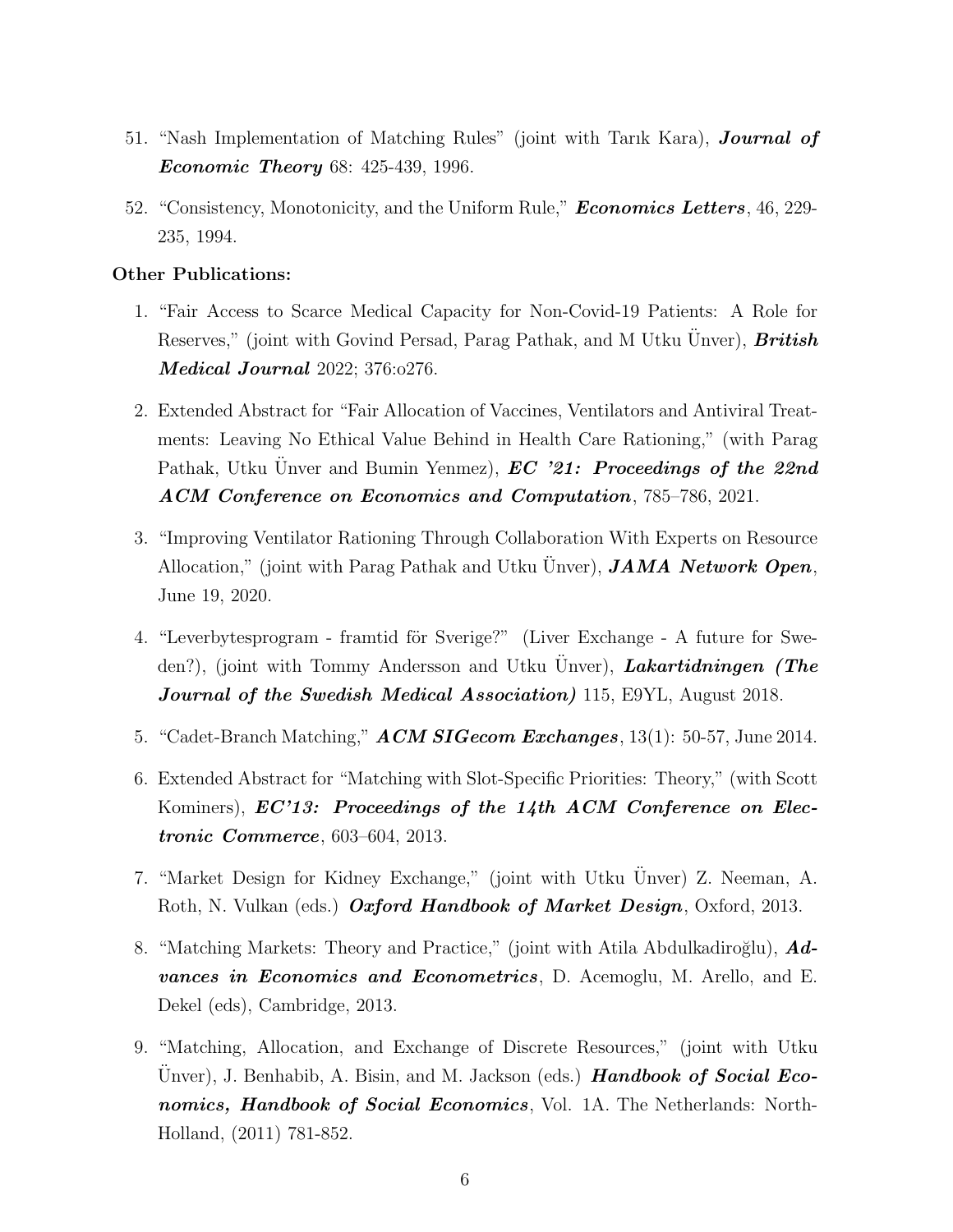- 10. "Kidney Paired Donation with Compatible Pairs," (joint with Alvin Roth and Utku Unver), American Journal of Transplantation,  $8(2):463$ , Feb 2008.
- 11. "Matching" (joint with Muriel Niederle and Alvin Roth), The New Palgrave Dictionary of Economics, 2nd edition, Eds. Steven N. Durlauf and Lawrence E. Blume, Palgrave Macmillan, 2008.
- 12. "A Kidney Exchange Clearinghouse in New England" (joint with Alvin Roth and Utku Unver), **American Economic Review Papers & Proceedings** 95-2: 376-380, 2005.
- 13. "The Boston Public School Match" (joint with Atila Abdulkadiroğlu, Parag Pathak and Alvin Roth), **American Economic Review Papers & Proceedings** 95-2: 368-371, 2005.

## Working Papers:

- 1. "Constitutional Implementation of Affirmative Action Policies in India," (joint with Bumin Yenmez), March 2022.
- 2. "Mechanism Design Meets Priority Design: Redesigning the US Army's Branching Process," (joint with Kyle Greenberg and Parag Pathak), May 2021.
- 3. "Fair Allocation of Vaccines, Ventilators and Antiviral Treatments: Leaving No Ethical Value Behind in Health Care Rationing," (joint with Parag Pathak, Utku  $\overline{U}$ nver and M. Bumin Yenmez), July 2020.
- 4. "Immigration Lottery Design: Engineered and Coincidental Consequences of H-1B Reforms," (joint with Parag Pathak and Alex Rees-Jones), February 2020. Reviseand-resubmit, Review of Economics and Statistics.
- 5. "Paying It Backward and Forward: Expanding Access to Convalescent Plasma Therapy Through Market Design," (joint with Scott Duke Kominers, Parag Pathak and Utku Unver), May 2020.

## Awards, Professional Prizes, Honorific Elections and Citations:

- 14 citations and name mention, Nobel Memorial Prize in Economic Sciences Scientific Background 2012 .
- 2 citations, Nobel Memorial Prize in Economic Sciences Scientific Background 2020.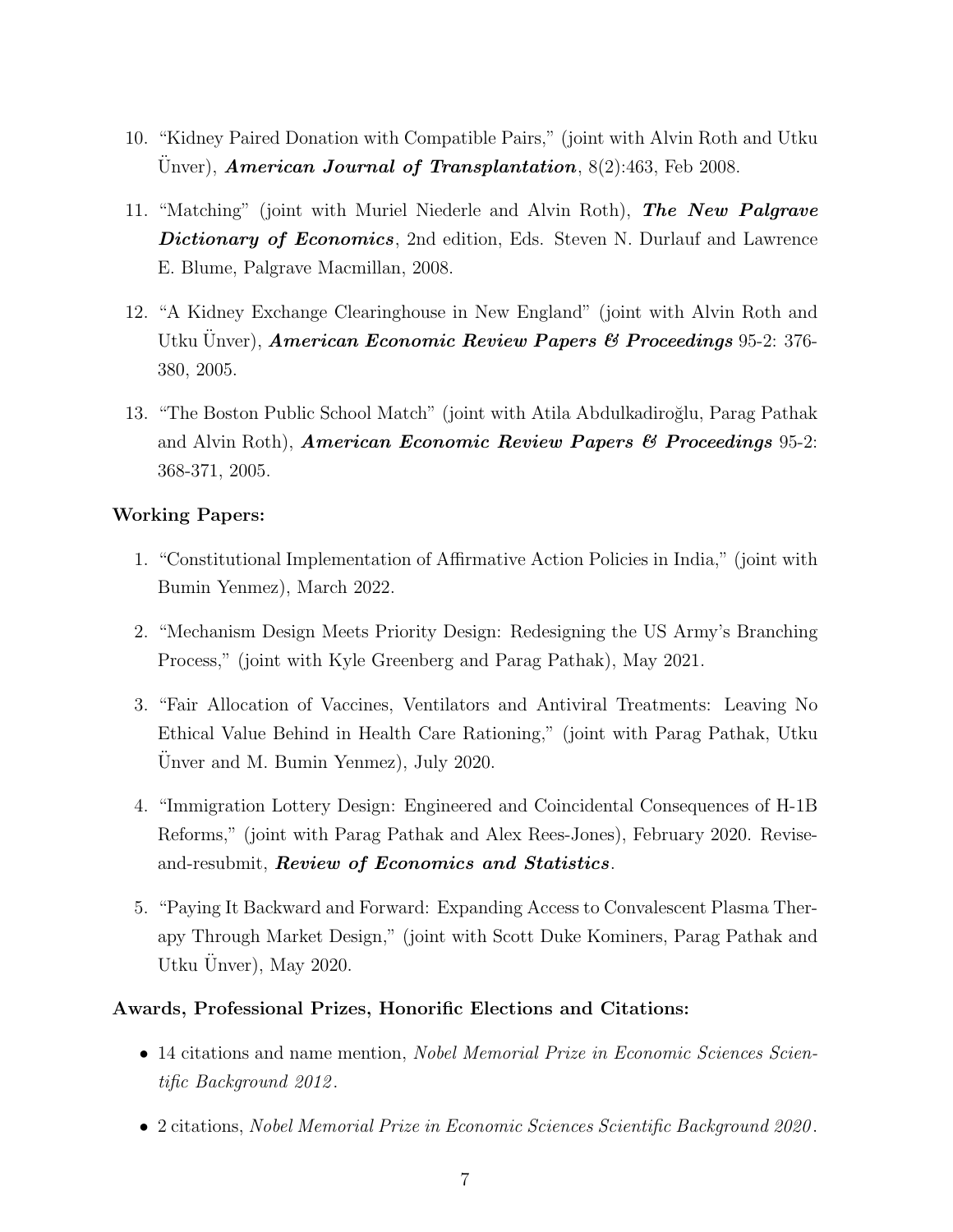- Paper "Pairwise Kidney Exchange" selected in the issue "Articles celebrating the 50th anniversary of the Journal of Economic Theory," as one of the most influential 50 papers in the journal in 50 years, 2020.
- Economic Theory Fellow, elected in 2016.
- Elected to Science Academy, Turkey, November 2014.
- Franz Edelman Laureate, Institute for Operations Research and Management Sciences (INFORMS), 2014.
- Social Choice and Welfare Prize, 2008.
- TÜBA (Turkish Academy of Sciences) Science Award, May 2005.
- Econometric Society Fellow, elected in 2003.
- TÜBA (Turkish Academy of Sciences) Distinguished Young Scholar Award, June 2002.
- TÜBA (Turkish Academy of Sciences) Young Investigator Award, September 2000.

### Grants:

- National Science Foundation grant SES-1729778, "Liver Exchange," 2017-2019.
- Dalinc Ariburnu Goldman Sachs Faculty Research Fund, Grant 5104132, 2016- 2022.
- Dalinc Ariburnu Goldman Sachs Faculty Research Fund, Grant 52197, 2015-2019.
- National Science Foundation Grant SES-1426440, "Organ Exchange for Kidneys, Livers, and Lungs," 2014-2017.
- National Science Foundation Grant SES-1426566, "Diversity and Transportation in School Choice," 2014-2017.
- Dalinc Ariburnu Goldman Sachs Faculty Research Fund, Grant 50629, 2013-2016.
- National Science Foundation grant SES-0616470, "Collaborative Research: Kidney Exchange," 2006-2008.
- National Science Foundation Grant SBR-9904214, "Mechanism Design for Indivisible Goods Allocation," 1999-2001.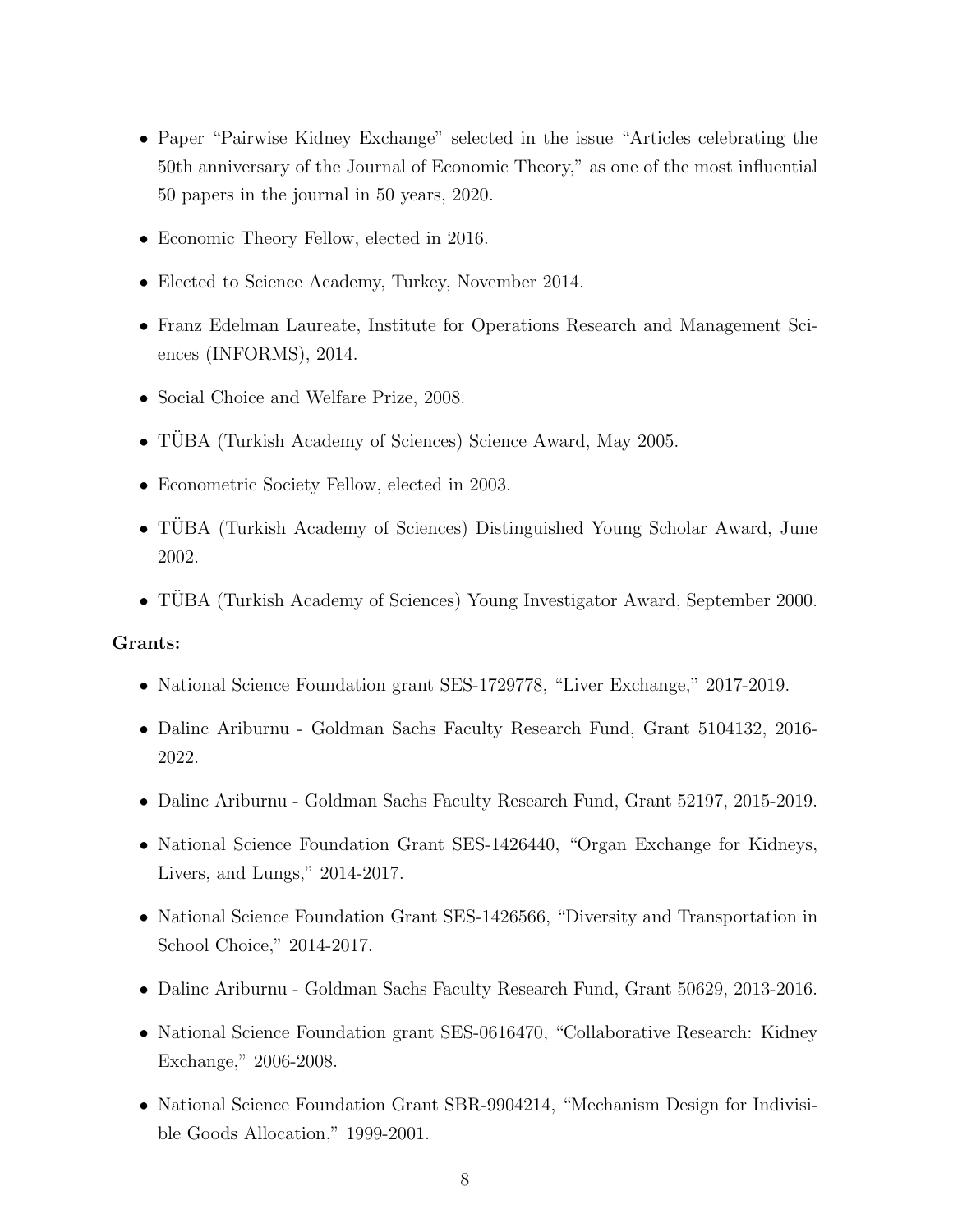• National Science Foundation Grant SBR-9709138, "Mechanism Design in Matching Problems," 1997-1999.

## Distinguished Lectures:

- Invited Speaker, 2021 Delhi Winter School, Delhi School of Economics and The Econometric Society, December 2021.
- 54th Gilbert Memorial Lecture, University of Rochester, March 2021.
- Arrow Lecture, 14th International Meeting of the Society for Social Choice and Welfare, Seoul, June 2018.
- Latin American Economic Review Special Lecture, CIDE, Mexico City, September 2014.
- Keynote Lecture, CIREQ Montreal Matching Conference, Montreal, March 2014.
- Keynote Lecture, Texas Economic Theory Camp, Texas A&M University, September 2013.
- Murat Sertel Lecture, The 8th Biennial Conference on Economic Design, Lund University, July 2013.
- Invited Speaker, MATCH-UP 2012: the Second International Workshop on Matching Under Preferences, Budapest, July 2012.
- Invited Speaker, 2012 Econometric Society Australasian Meeting, Melbourne, July 2012.
- Invited Speaker, 10th World Congress of Econometric Society, Shanghai, August 2010.
- Social Choice and Welfare Prize Lecture, 9th International Meeting of the Society for Social Choice and Welfare, Montreal, June 2008.
- Invited Speaker, Barcelona JOCS, Barcelona, October 2007.

## Selected Press Coverage of Research:

• "Vaccine Rollout Could Ease Crisis, But Who Gets it First?" Washington Post, 12/03/2020.